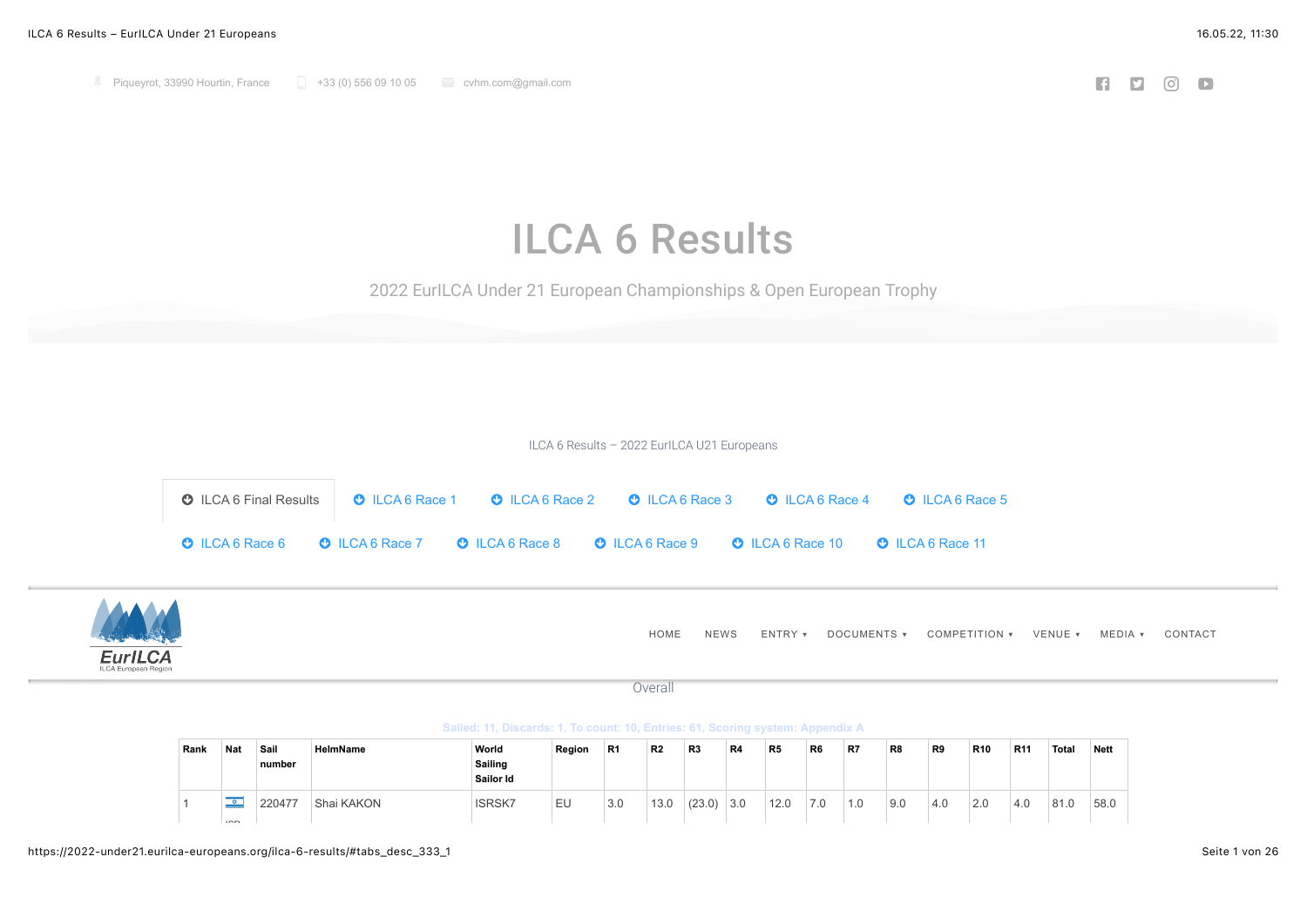|                | <b>NGI</b>                   |        |                             |                    |             |        |               |                |        |      |      |                |        |                |                |                |       |       |
|----------------|------------------------------|--------|-----------------------------|--------------------|-------------|--------|---------------|----------------|--------|------|------|----------------|--------|----------------|----------------|----------------|-------|-------|
| $\overline{2}$ | $\mathfrak{S}$<br><b>CYP</b> | 220462 | Marilena MAKRI              | CYPMM3             | EU          | 1.0    | 19.0          | 16.0           | (20.0) | 8.0  | 3.0  | 2.0            | 13.0   | 2.0            | 6.0            | 12.0           | 102.0 | 82.0  |
| 3              | F<br><b>ESP</b>              | 219488 | Isabel HERNANDEZ PENA       | ESPIH <sub>5</sub> | EU          | 11.0   | $(38.0)$ 5.0  |                | 2.0    | 18.0 | 27.0 | 3.0            | 7.0    | 12.0           | 11.0           | 8.0            | 142.0 | 104.0 |
| 4              | П<br><b>ITA</b>              | 220478 | Giorgia DELLA VALLE         | ITAGD143           | EU          | (45.0) | 25.0          | 7.0            | 39.0   | 10.0 | 4.0  | 11.0           | 1.0    | 5.0            | 1.0            | 17.0           | 165.0 | 120.0 |
| 5              | <b>A</b><br><b>ESP</b>       | 214499 | Claudia SOBRAL<br>LUSQUINOS | ESPCS29            | EU          | 19.0   | 12.0          | 1.0            | 10.0   | 29.0 | 11.0 | (43.0)         | 4.0    | 8.0            | 8.0            | 24.0           | 169.0 | 126.0 |
| 6              | Ш<br><b>ITA</b>              | 220360 | Sara SAVELLI                | ITASS104           | EU          | 2.0    | 32.0          | (62.0)<br>bfd) | 12.0   | 37.0 | 23.0 | 5.0            | 10.0   | 7.0            | 3.0            | 23.0           | 216.0 | 154.0 |
| $\overline{7}$ | Ш<br><b>ITA</b>              | 219280 | Maria Giulia CICCHINE'      | ITAMC232           | EU          | 14.0   | 20.0          | 8.0            | 13.0   | 7.0  | 20.0 | 13.0           | 33.0   | 6.0            | 21.0           | $(49.0)$ 204.0 |       | 155.0 |
| 8              | Ŧ<br><b>ESP</b>              | 219641 | Miriam SITGES NICOLAU       | ESPMS50            | <b>EU</b>   | 26.0   | 15.0          | (33.0)         | 8.0    | 9.0  | 19.0 | 10.0           | 27.0   | 17.0           | 10.0           | 16.0           | 190.0 | 157.0 |
| 9              | ۰<br>POL                     | 214217 | Julia ROGALSKA              | POLJR13            | EU          | 54.0   | 9.0           | 2.0            | 28.0   | 1.0  | 9.0  | 12.0           | 22.0   | (62.0)<br>BFD) | 17.0           | 11.0           | 227.0 | 165.0 |
| 10             | -3-<br>CRO                   | 218439 | <b>Ursula BALAS</b>         | CROUB1             | EU          | 35.0   | 1.0           | 25.0           | 9.0    | 28.0 | 13.0 | 16.0           | 8.0    | 11.0           | (62.0)<br>BFD) | 21.0           | 229.0 | 167.0 |
| 11             | П<br><b>FRA</b>              | 217468 | Mailys RADULIC              | FRAMR54            | <b>EU</b>   | 27.0   | 17.0          | 3.0            | 33.0   | 14.0 | 10.0 | 21.0           | (46.0) | 20.0           | 18.0           | 5.0            | 214.0 | 168.0 |
| 12             | æ.<br><b>ESP</b>             | 219006 | Claudia ADAN LLEDO          | ESPCA30            | EU          | 5.0    | 6.0           | 6.0            | 1.0    | 4.0  | 34.0 | (39.0)         | 36.0   | 35.0           | 35.0           | 14.0           | 215.0 | 176.0 |
| 13             | 与<br><b>GRE</b>              | 215524 | Evangelia KARAGEORGOU       | GREEK29            | EU          | 13.0   | 8.0           | 10.0           | 6.0    | 5.0  | 5.0  | (62.0)<br>RET) | 37.0   | 31.0           | 32.0           | 47.0           | 256.0 | 194.0 |
| 14             | a<br>Ma<br><b>GER</b>        | 214847 | Pia CONRADI                 | GERPC5             | EU          | 32.0   | 30.0          | 14.0           | 19.0   | 33.0 | 30.0 | (62.0)<br>BFD) | 5.0    | 13.0           | 4.0            | 18.0           | 260.0 | 198.0 |
| 15             | $\mathbf{H}$<br><b>ESP</b>   | 219335 | Lara HIMMES                 | ESPLH8             | EU          | 12.0   | 28.0          | 4.0            | 5.0    | 16.0 | 38.0 | 18.0           | 25.0   | (62.0)<br>BFD) | 29.0           | 44.0           | 281.0 | 219.0 |
| 16             | =<br><b>NED</b>              | 212977 | Marissa IJBEN               | NEDMI2             | EU          | 15.0   | 11.0          | 22.0           | 17.0   | 15.0 | 55.0 | 31.0           | 15.0   | (62.0)<br>BFD) | 19.0           | 20.0           | 282.0 | 220.0 |
| 17             | ₩.,<br>$\cdots$              | 217301 | <b>Sylvie STANNAGE</b>      | AUSSS43            | <b>OPEN</b> | 22.0   | $(54.0)$ 41.0 |                | 27.0   | 22.0 | 24.0 | 4.0            | 19.0   | 9.0            | 15.0           | 41.0           | 278.0 | 224.0 |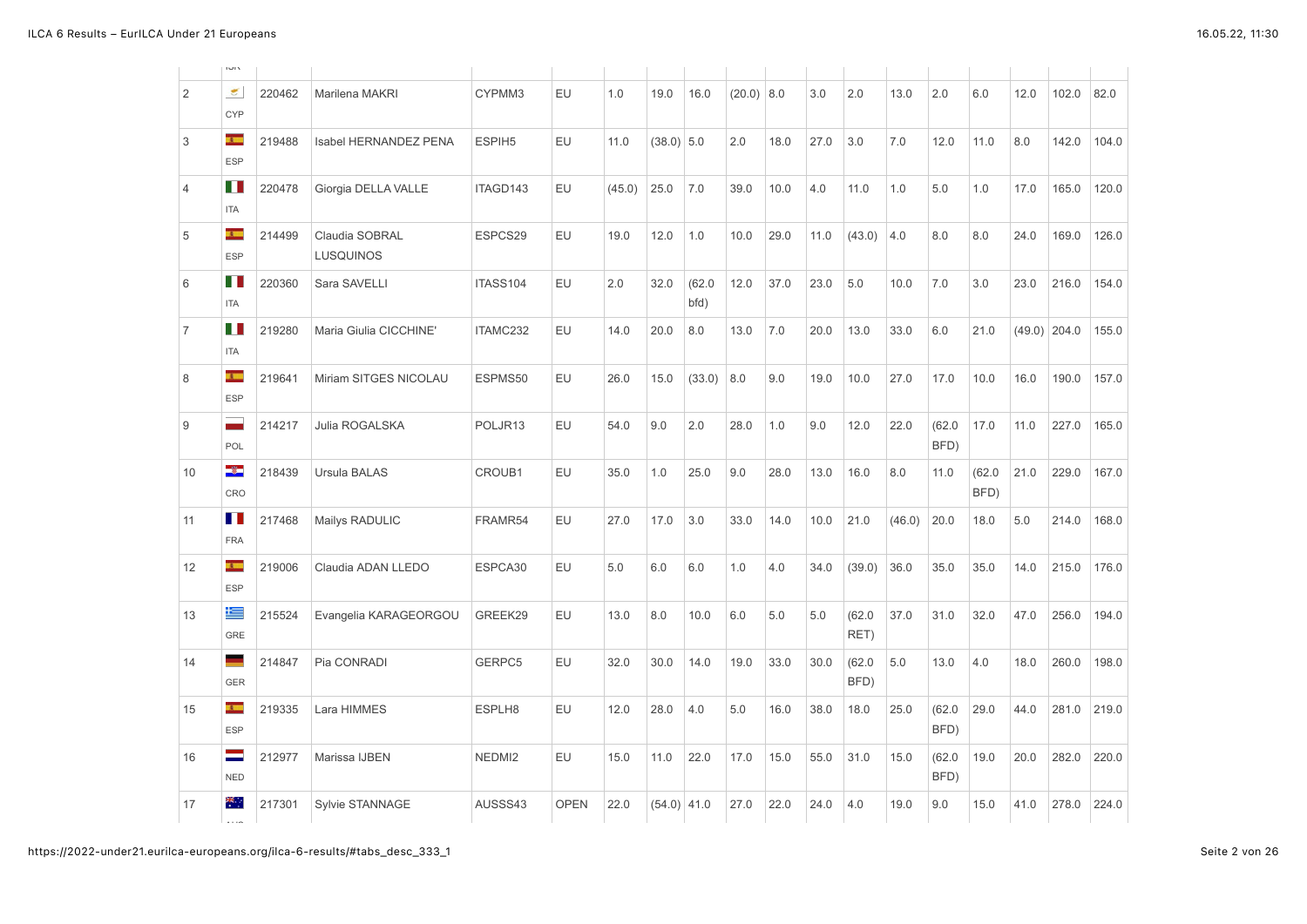|    | <b>AUS</b>                           |        |                         |                    |             |        |                    |                |                |        |      |                |      |                    |                    |                |       |       |
|----|--------------------------------------|--------|-------------------------|--------------------|-------------|--------|--------------------|----------------|----------------|--------|------|----------------|------|--------------------|--------------------|----------------|-------|-------|
| 18 | ٠<br><b>GER</b>                      | 217626 | Amaya ESCUDERO          | GERAE14            | EU          | 24.0   | 46.0               | 46.0           | 23.0           | 30.0   | 8.0  | 7.0            | 17.0 | 1.0                | (62.0)<br>BFD)     | 25.0           | 289.0 | 227.0 |
| 19 | ٠<br><b>GER</b>                      | 218414 | <b>Gesa PAPENTHIN</b>   | GERGP11            | EU          | 41.0   | 27.0               | 13.0           | 25.0           | 40.0   | 6.0  | 6.0            | 24.0 | 15.0               | 30.0               | $(43.0)$ 270.0 |       | 227.0 |
| 20 | H.<br><b>ITA</b>                     | 219653 | Carlotta RIZZARDI       | ITACR53            | EU          | 38.0   | 53.0               | 31.0           | (62.0)<br>dnc) | 3.0    | 25.0 | 24.0           | 2.0  | 3.0                | 7.0                | 42.0           | 290.0 | 228.0 |
| 21 | ÷<br>CRO                             | 217897 | Petra MASTELIC          | CROPM5             | EU          | 51.0   | 23.0               | (62.0)<br>bfd) | 48.0           | 17.0   | 36.0 | 25.0           | 3.0  | 16.0               | 9.0                | 2.0            | 292.0 | 230.0 |
| 22 | $\equiv$<br><b>NED</b>               | 216774 | Annemijn ALGRA          | NEDAA6             | EU          | 28.0   | 16.0               | 19.0           | 7.0            | 6.0    | 21.0 | 29.0           | 31.0 | (62.0)<br>BFD)     | 51.0               | 27.0           | 297.0 | 235.0 |
| 23 | ۰<br><b>GER</b>                      | 214749 | Elisa HARTENBERGER      | GEREH9             | EU          | 6.0    | 21.0               | 26.0           | 26.0           | 36.0   | 1.0  | 20.0           | 38.0 | 37.0               | (45.0)             | 32.0           | 288.0 | 243.0 |
| 24 | ⊙ <mark>e</mark> r<br><b>GUA</b>     | 182111 | Cristina CASTELLANOS    | GUACC1             | <b>OPEN</b> | 10.0   | 22.0<br><b>PRP</b> | 21.0           | (53.0)         | 25.0   | 41.0 | 27.0           | 42.0 | 21.0               | 25.0               | 13.0           | 300.0 | 247.0 |
| 25 | <b>A</b><br>ESP                      | 217172 | Maria MARTINEZ          | ESPMM81            | EU          | 56.0   | 24.0               | 12.0           | 22.0           | 11.0   | 18.0 | 26.0           | 26.0 | (62.0)<br>BFD)     | 12.0               | 40.0           | 309.0 | 247.0 |
| 26 | ٠<br>POL                             | 210947 | Dominika RASZKA         | POLDR6             | EU          | 18.0   | 51.0               | 15.0           | 31.0           | 26.0   | 12.0 | (62.0)<br>DSQ) | 12.0 | 26.0               | 22.0               | 39.0           | 314.0 | 252.0 |
| 27 | <b>BEL</b>                           | 218406 | Eline VERSTRAELEN       | BELEV11            | EU          | 37.0   | 29.0               | (62.0)<br>bfd) | 29.0           | 50.0   | 14.0 | 15.0           | 6.0  | 62.0<br><b>BFD</b> | 5.0                | 10.0           | 319.0 | 257.0 |
| 28 | ŝ.<br><b>SLO</b>                     | 216988 | Alenka VALENCIC         | SLOAV3             | EU          | 30.0   | 7.0                | 11.0           | 21.0           | 39.0   | 35.0 | 33.0           | 40.0 | 27.0               | (41.0)             | 15.0           | 299.0 | 258.0 |
| 29 | ⋍<br><b>NED</b>                      | 206332 | Roos WIND               | NEDRW21            | EU          | (52.0) | 48.0               | 36.0           | 16.0           | 27.0   | 15.0 | 22.0           | 16.0 | 14.0               | 20.0               | 45.0           | 311.0 | 259.0 |
| 30 | $\bullet$<br><b>BRA</b>              | 218085 | <b>Julia CARREIRAO</b>  | BRAJE8             | <b>OPEN</b> | 20.0   | 5.0                | (62.0)<br>RET) | 37.0           | 35.0   | 45.0 | 17.0           | 43.0 | 30.0               | 27.0               | 1.0            | 322.0 | 260.0 |
| 31 | $\mathbf{C}^{\star}$ .<br><b>TUR</b> | 206654 | <b>Zulal Alev ERKAN</b> | TURZE4             | EU          | 44.0   | 2.0                | 34.0           | 14.0           | (48.0) | 32.0 | 8.0            | 35.0 | 22.0               | 24.0               | 46.0           | 309.0 | 261.0 |
| 32 | ۰<br>POL                             | 213328 | Lilly May NIEZABITOWSKA | POLLN1             | EU          | 31.0   | 39.0               | 20.0           | 43.0           | 2.0    | 2.0  | 9.0            | 23.0 | (62.0)<br>BFD)     | 62.0<br><b>BFD</b> | 37.0           | 330.0 | 268.0 |
| 33 | $\sim$                               | 220626 | Klara HIMMELOVA         | CZEKH <sub>2</sub> | EU          | 46.0   | 18.0               | 28.0           | 24.0           | 21.0   | 17.0 | 37.0           | 50.0 | (62.0)<br>$n - n$  | 13.0               | 22.0           | 338.0 | 276.0 |
|    |                                      |        |                         |                    |             |        |                    |                |                |        |      |                |      |                    |                    |                |       |       |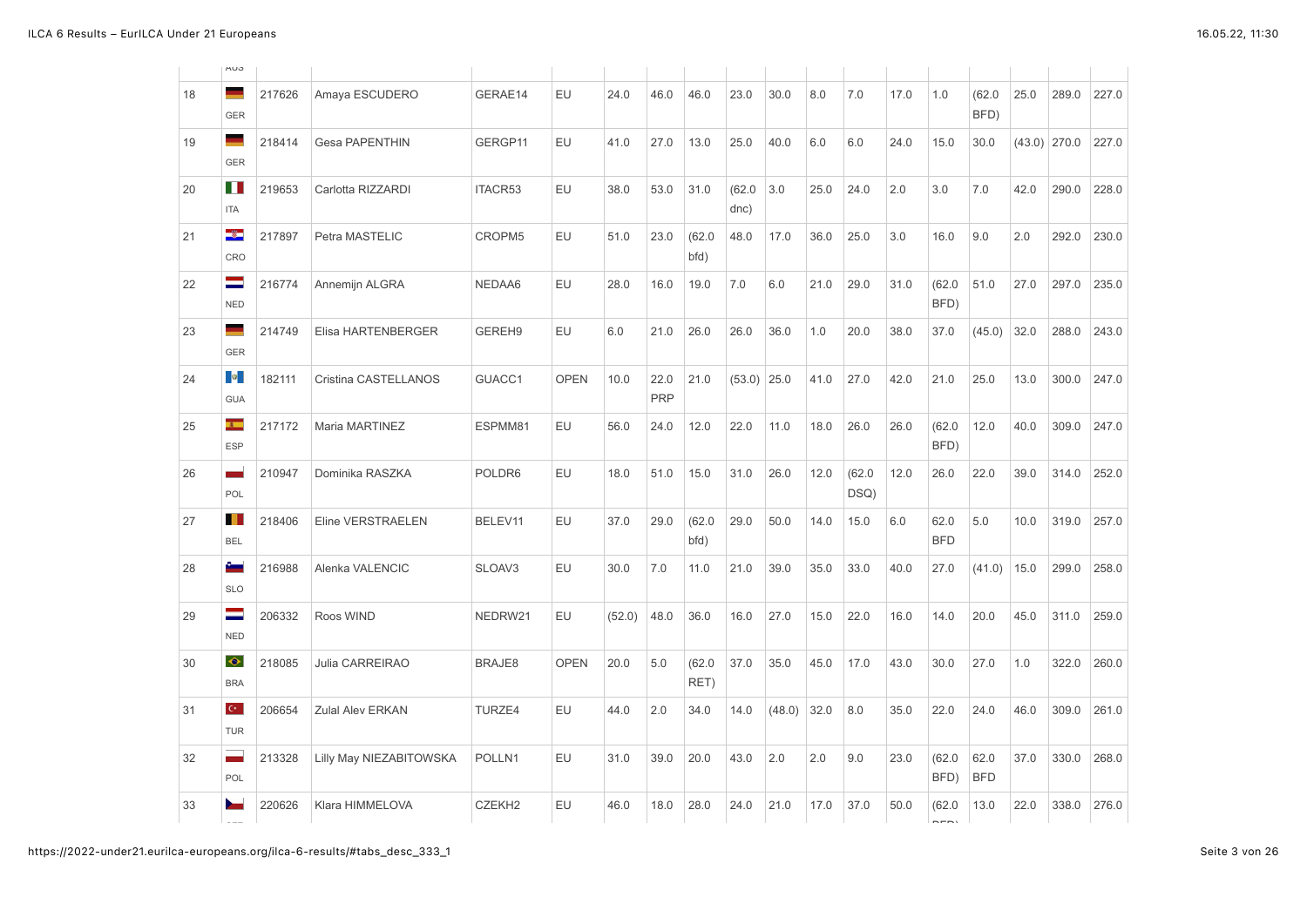|    | Ü∠E                    |        |                                        |         |    |                     |      |                |      |                |               |                    |        | DFD                |      |                    |       |       |
|----|------------------------|--------|----------------------------------------|---------|----|---------------------|------|----------------|------|----------------|---------------|--------------------|--------|--------------------|------|--------------------|-------|-------|
| 34 | ۰<br>POL               | 213144 | Laura SZULC                            | POLLS6  | EU | 17.0                | 14.0 | 27.0           | 32.0 | 23.0           | 29.0          | 14.0               | 34.0   | (62.0)<br>BFD)     | 33.0 | 55.0               | 340.0 | 278.0 |
| 35 | ш<br><b>FRA</b>        | 218231 | Perine MILLERET                        | FRAPM63 | EU | 48.0                | 4.0  | 32.0           | 44.0 | 41.0           | $(53.0)$ 30.0 |                    | 21.0   | 29.0               | 34.0 | 6.0                | 342.0 | 289.0 |
| 36 | $\delta$<br><b>SRB</b> | 212243 | Kristina BOJA                          | SRBKB1  | EU | 39.0                | 22.0 | 40.0           | 40.0 | 24.0           | $(58.0)$ 32.0 |                    | 41.0   | 18.0               | 26.0 | 26.0               | 366.0 | 308.0 |
| 37 | ۰<br>POL               | 197541 | Klara SOBCZAK                          | POLKS38 | EU | 36.0                | 56.0 | 18.0           | 55.0 | 19.0           | 37.0          | 23.0               | 39.0   | (62.0)<br>BFD)     | 42.0 | 7.0                | 394.0 | 332.0 |
| 38 | ۰<br>SUI               | 217278 | Emilie TSCHANZ                         | SUIET1  | EU | 23.0                | 37.0 | 30.0           | 4.0  | 20.0           | 50.0          | 47.0               | (51.0) | 38.0               | 37.0 | 50.0               | 387.0 | 336.0 |
| 39 | ÷<br>CRO               | 211882 | Carla DE CARINA                        | CROCD1  | EU | 4.0                 | 10.0 | 29.0           | 45.0 | (59.0)         | 33.0          | 41.0               | 55.0   | 43.0               | 48.0 | 33.0               | 400.0 | 341.0 |
| 40 | ۰<br><b>GER</b>        | 217810 | Linda HENSEL                           | GERLH41 | EU | 55.0                | 36.0 | (62.0)<br>bfd) | 46.0 | 54.0           | 46.0          | 45.0               | 18.0   | 10.0               | 16.0 | 19.0               | 407.0 | 345.0 |
| 41 | $C^*$<br><b>TUR</b>    | 216016 | Deniz DONERTAS                         | TURDD9  | EU | 48.0<br><b>MSCP</b> | 44.0 | 35.0           | 38.0 | (60.0)         | 43.0          | 34.0               | 11.0   | 19.0               | 23.0 | 54.0               | 409.0 | 349.0 |
| 42 | -<br><b>EST</b>        | 217992 | Mia Marin LILIENTHAL                   | ESTML10 | EU | 8.0                 | 31.0 | (62.0)<br>RET) | 15.0 | 38.0           | 59.0          | 51.0               | 28.0   | 32.0               | 39.0 | 52.0               | 415.0 | 353.0 |
| 43 | 隼<br>GRE               | 206841 | Gabriela GROENEWEGEN<br>VAN DER WEYDEN | GREGG14 | EU | 34.0                | 43.0 | (62.0)<br>bfd) | 11.0 | 32.0           | 44.0          | 62.0<br><b>BFD</b> | 32.0   | 62.0<br><b>BFD</b> | 31.0 | 9.0                | 422.0 | 360.0 |
| 44 | <b>BEL</b>             | 216785 | Cannelle OPSTAELE                      | BELCO1  | EU | (57.0)              | 45.0 | 43.0           | 34.0 | 13.0           | 22.0          | 46.0               | 54.0   | 25.0               | 46.0 | 35.0               | 420.0 | 363.0 |
| 45 | ш<br><b>FRA</b>        | 217089 | Alix BRU                               | FRAAB72 | EU | (61.0)              | 49.0 | 37.0           | 54.0 | 46.0           | 52.0          | 48.0               | 29.0   | 23.0               | 28.0 | 3.0                | 430.0 | 369.0 |
| 46 | -<br>LAT               | 215428 | Elza CIBULE                            | LATEC2  | EU | 59.0<br><b>MSCP</b> | 40.0 | 49.0           | 41.0 | (62.0)<br>BFD) | 56.0          | 19.0               | 14.0   | 62.0<br><b>BFD</b> | 14.0 | 28.0               | 444.0 | 382.0 |
| 47 | à≼<br><b>GBR</b>       | 217881 | Charlotte VIDELO                       | GBRCV5  | EU | (60.0)              | 35.0 | 51.0           | 36.0 | 47.0           | 26.0          | 42.0               | 30.0   | 28.0               | 44.0 | 53.0               | 452.0 | 392.0 |
| 48 | ш<br><b>FRA</b>        | 217787 | Eva LEPIECE                            | BELEL5  | EU | 25.0                | 33.0 | (62.0)<br>bfd) | 49.0 | 45.0           | 16.0          | 44.0               | 49.0   | 34.0               | 40.0 | 62.0<br><b>DNC</b> | 459.0 | 397.0 |
| 49 | ÷                      | 220238 | Lucrezia Luna RICCI                    | SMRLR3  | EU | 47.0                | 26.0 | 9.0            | 57.0 | 34.0           | 48.0          | 52.0               | 47.0   | (62.0)             | 62.0 | 29.0               | 473.0 | 411.0 |